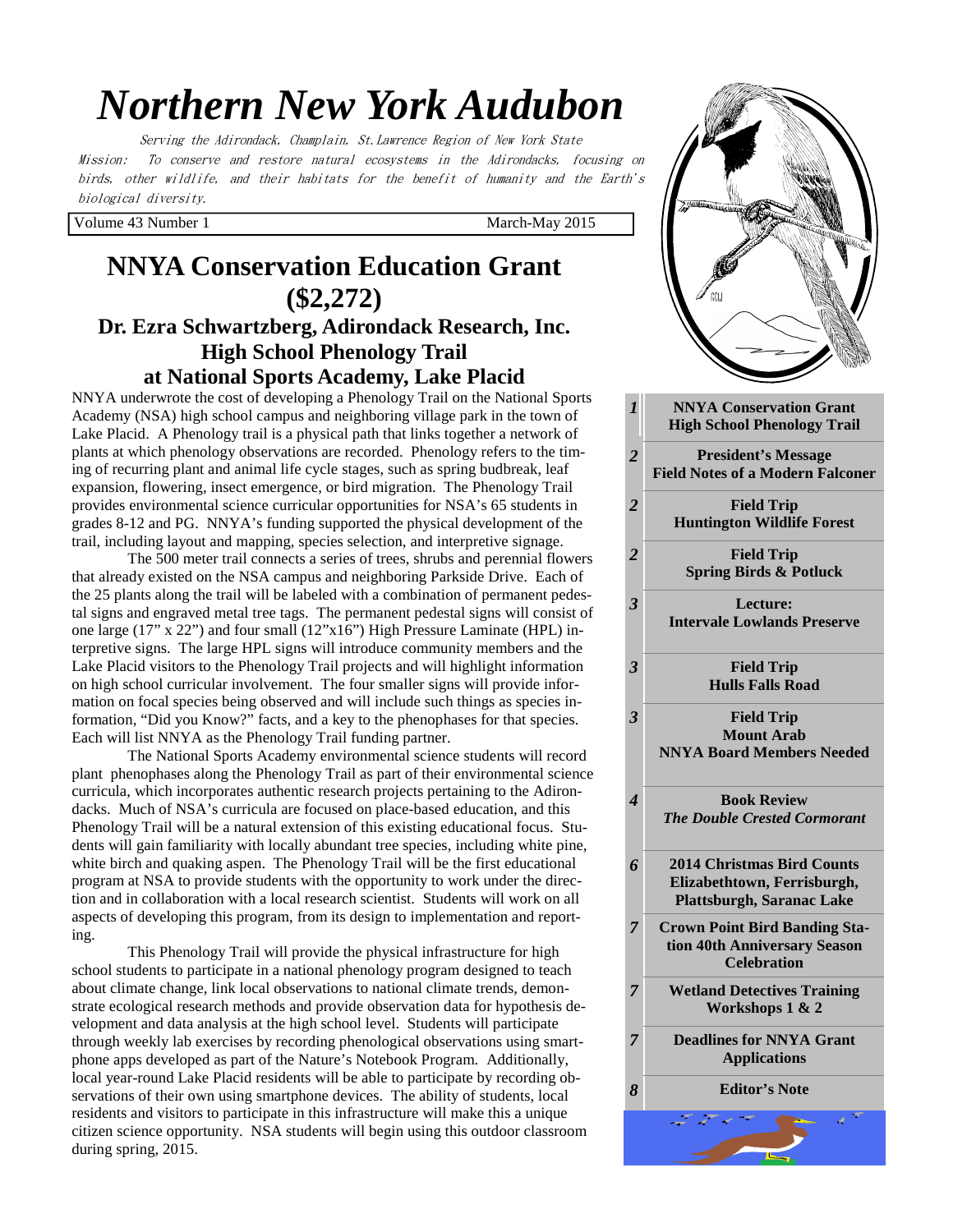# **NNYA**

**Northern New York Audubon, Inc.** 

#### **Board of Directors**

**Leah Valerio President Tupper Lake (518) 359-7800 Kendra Ormerod Vice-President Saranac Lake (518) 359-7800 x112 Liz DeFonce Treasurer Gabriels (518) 891-9694 Kathleen Wiley Secretary Keene Valley (518) 576-6405** 

 **Alan Belford** *Saranac Lake* **Michael Burgesss, PhD** *Plattsburgh*   **Thomas Cullen** *Childwold* **Lisa Godfrey** *Norristown, PA* **Lewis Lolya** *Paul Smiths*  **Brian McAllister** *Saranac Lake* **Stacy McNulty Newcomb Jacob Straub, PhD** *Plattsburgh* **John Thaxton** *Keene* **Pat Thaxton** *Keene* **Susan Willson, PhD** *Canton* 

**Northern New York Audubon, Inc. A chapter of National Audubon Society serving the Adirondack, Champlain and St. Lawrence regions of northern New York, including Clinton, Essex, Franklin, Hamilton and St. Lawrence counties.** 

*Correspondence and Membership Information* **Northern New York Audubon PO Box 488 Keene Valley, New York 12943-0488** 

**John Thaxton, Newsletter Editor PO Box 488 Keene Valley, NY 12943-0488** 

**NNYA Web Site: www.nnya.org Charlotte Demers, Web Master**

*Northern New York Audubon Newsletter* **is published by Northern New York Audubon, Inc.** 

**Vol. 43 No. 1** 

### . **President's Message**

#### *Field Notes from a Modern Falconer*

I began a love affair with raptors during an internship early in my career. While I loved working with all animals, my fate as a card carrying raptor snob was sealed when I held my first Eastern Screech Owl. Through the years I've been lucky to work with amazing species from all taxa. But time and time again I return to these flying predators as a favorite. Who could resist that fierce determination, strength, and beauty?

 Three years ago I was able to realize a lifelong dream by becoming a licensed falconer. I'm currently working with an amazing Red Tailed Hawk named Seraphina, or "Phee," for short. Over the past several months we've spent time getting to know and trust one another and now we're a well-oiled machine. She flies from tree to tree searching from above while I meander through the brush and field hoping to flush game. We've doubled our chances of success by working together. And, while at any point she can choose to terminate our working relationship by deciding to go off on her own, so far we have remained a team. The fact that she still chooses to come back to my waiting glove every time is, in my eyes, nothing short of a miracle.

 I realized recently that I've been a different sort of birder while out with Phee. Her very presence makes all the little birds come out of their hiding places and fling themselves in her direction with wild abandon. She seems to take it all in stride. Just another day at the office…

**--Leah Valerio** 

# **Saturday, May 2nd, 2015 Huntington Wildlife Forest Newcomb, NY**

#### **Time**: 8 a.m.

**Meet**: At Adirondack Interpretive Center, 5922 St. Rt. 28N, Newcomb, NY **Leader**: Charlotte Demers

**Registration**: email: cdemers@frontiernet.net or call AIC: (518) 582-2000 A beautiful 3 mile walk in the privately owned Huntington Wildlife Forest. We will be walking along a level dirt road that parallels a lovely marsh at the west end of Rich Lake. The walk continues to a small pond and includes both conifer and hardwood habitats. We will meet at the Adirondack Interpretive Center at 8:00 a.m. and enjoy a cup of coffee and a pastry while we check out the feeder birds. Then, at 8:30 a.m. we will hit the trail.

## **Spring Birds and Potluck Peru, NY Sunday, May 17th, 2015**

**Time:** 8am - 11am birding; potluck to follow **Leader**: Dr. Michael Burgess **Meet:** Peru Public Library

**Registration**: email Dr. Burgess: michael.b.burgess@plattsburgh.edu We'll explore various wetland and terrestrial habitats along the newly completed 2.5 mile Little Ausable River walking trail (http://www.perutown.com/walkingtrail-brochure.pdf) in search of spring migrants, including waterfowl, raptors, sparrows and warblers. After our walk the Peru Public Library will host a potluck lunch. Please bring a spring inspired dish to share. All ages and birding abilities are encouraged to join us.. If you would like to participate, please email Michael B. Burgess.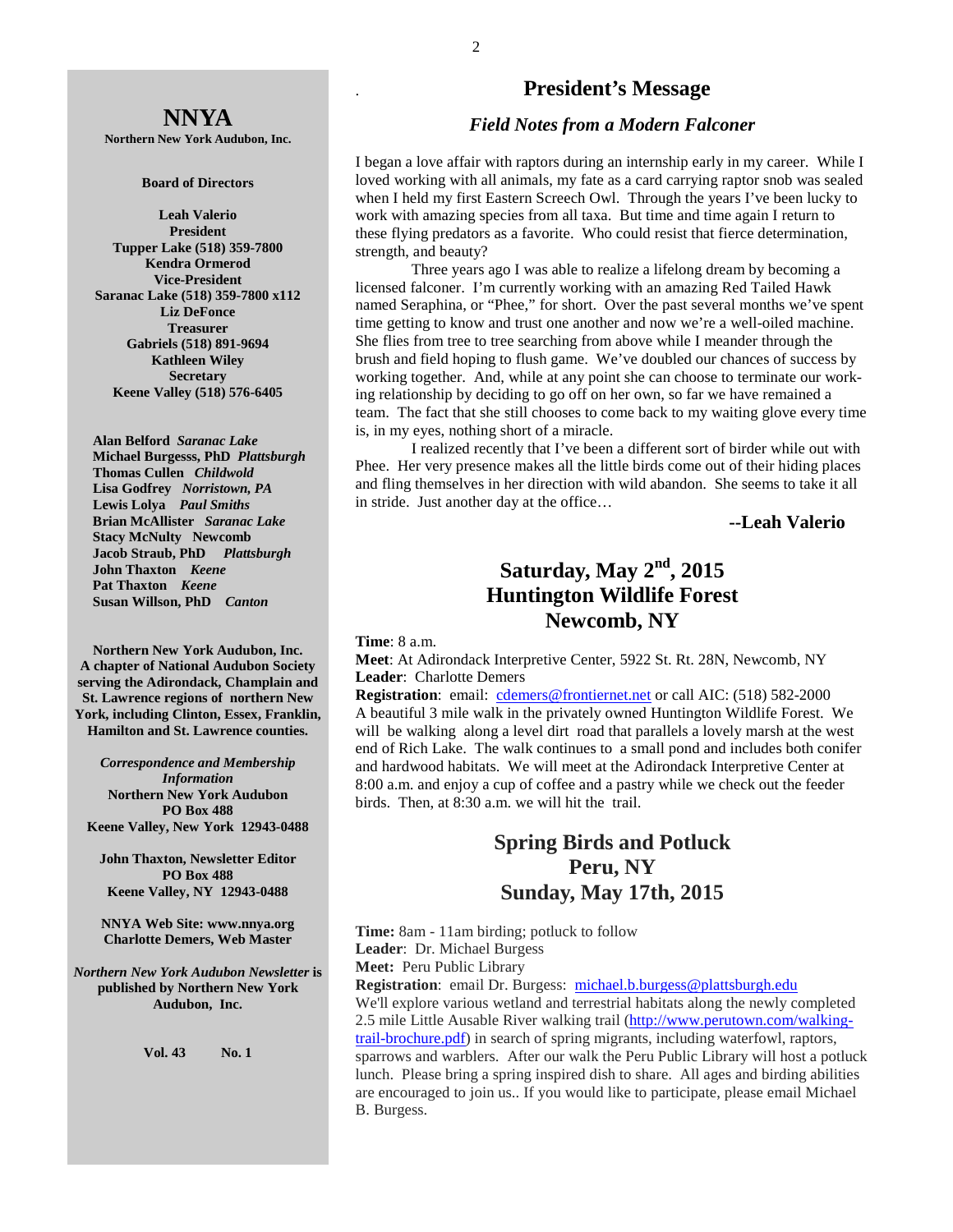## **May 16th, 2015 Intervale Lowlands Preserve Lake Placid, NY Presentation**

**Time**: 3:00 p.m. Saturday, May 16th **Meet**: Intervale Lowlands Preserve—for directions go to: intervalelowlands.org/30-2/directions-visitation/ Park near red Guest House and walk to main residence

**Leader**: Larry Master

**Registration**: email: lawrencemaster@gmail.com or call: (518) 645-1545

Intervale's 135 acres and 700 feet of frontage on the West Branch of the Ausable River was purchased by Larry and Nancy Master six years ago. Since their purchase the property has been protected through a conservation easement, some of the fields and wetlands have been restored, and an intensive monitoring program has begun in conjunction with staff of the Wildlife Conservation Society and Adirondack Research. The preserve is private but birders, naturalists, and scientists are encouraged to visit with permission. Over 170 species have been observed on the property in the past five years, including 109 species the third week in May. Thus, seeing more than 100 species is quite possible if conditions are favorable. More than 75 bird species nest on the preserve including 17 species of warblers (including Mourning), Black-backed Woodpecker, Lincoln's Sparrow, American Bittern, Hooded and Common Mergansers, and three pairs of Kestrels. On the afternoon of May 16, Larry will give an illustrated presentation about the preserve and the efforts to protect and enhance it for native species and to monitor potential effects of climate change on the native species and ecological communities. He will also discuss the successful construction of a "net zero" LEED Platinum residence and a "net positive" guest house on the property and give a tour of the main residence.

### **New NNYA Board Members Needed**

The NNYA Board of Directors needs a few new members in order to fully implement our very varied agenda. The Board meets six times a year and has a significant impact on Adirondack conservation issues.

 Please contact Leah Valerio with any suggestions: lvalerio@wildcenter.org

**Save the Dates: Great Adirondack Birding Celebration June 5th-7th Adirondack Birding Festival June 12th-14th** 



### **Saturday, May 16th, 2015 Hulls Falls Road Keene Valley, NY**

**Time:** 7:30 a.m.

**Leaders:** Ruth Kuhfahl, Pat & John Thaxton **Meet:** Hulls Falls Road @ Marcy Field **Registration:** No need to register—just come. The annual Hurricane ADK/Northern New York Audubon bird walk with Ruth Kuhfahl and leaders Pat and John Thaxton, will meet at the Keene Valley end of Hulls Falls Road. We have always had sightings of an interesting variety of species. On a previous year's May walk in this diverse, riverside habitat we found nesting pine warblers, solitary sandpipers and bay-breasted warbler. The walk consists of a leisurely mile –and-a-half to two miles, and several of us will have spotting scopes to bring in birds determined to stay beyond binocular reach.

 The trip traditionally attracts quite a few birders, as well an non-birders, and usually breaks up just in time for a slightly late breakfast or a slightly early brunch, both readily available in Keene & Keene Valley

# **Field Trip up Mount Arab Piercefield, St. Lawrence Co.**

**Date:** Saturday, May 16 (rain date May 17) **Time:** 7 a.m.

**Meeting Location:** Mt. Arab Trailhead

**Leader:** Joan Collins

**Directions:** From the Stewart's Shop in Tupper Lake, proceed about 7 miles west on Route 3 to a left turn on County Route 62/75 (also known as Conifer Road). Drive about 1.7 miles to a left turn onto Mount Arab Road (also known as Eagle Crag Lake Rd.). The trailhead parking is reached in about 8 tenths of a mile.

**To Register:** Email Joan at Joan.Collins@Frontier.com or call (518) 624-5528.

 The trail up Mount Arab is a mile long with an elevation gain of ~760 feet. The summit elevation is 2525 feet. Our hike up will be at a relaxed birding pace! From the firetower there are beautiful views of Tupper Lake, Mount Morris, the Adirondack High Peaks, the Raquette River Valley, Horseshoe Lake Wild Forest, and many lakes!

 On the summit, we will meet up with Thomas Cullen. Thomas spends a great deal of his time as an educator on Mount Arab. He greets climbers and provides nature interpretation to the public. Thomas has a Ruby-throated Hummingbird project on the summit with many feeders, and explains the fascinating relationship between this species and Yellow-bellied Sapsuckers. Thomas also shares the human history of the Adirondack firetowers. There is also a history display located inside the summit cabin/museum.

 If you also plan to attend Larry Master's late afternoon presentation in Lake Placid, we will be off the mountain with plenty of time to spare to make his talk!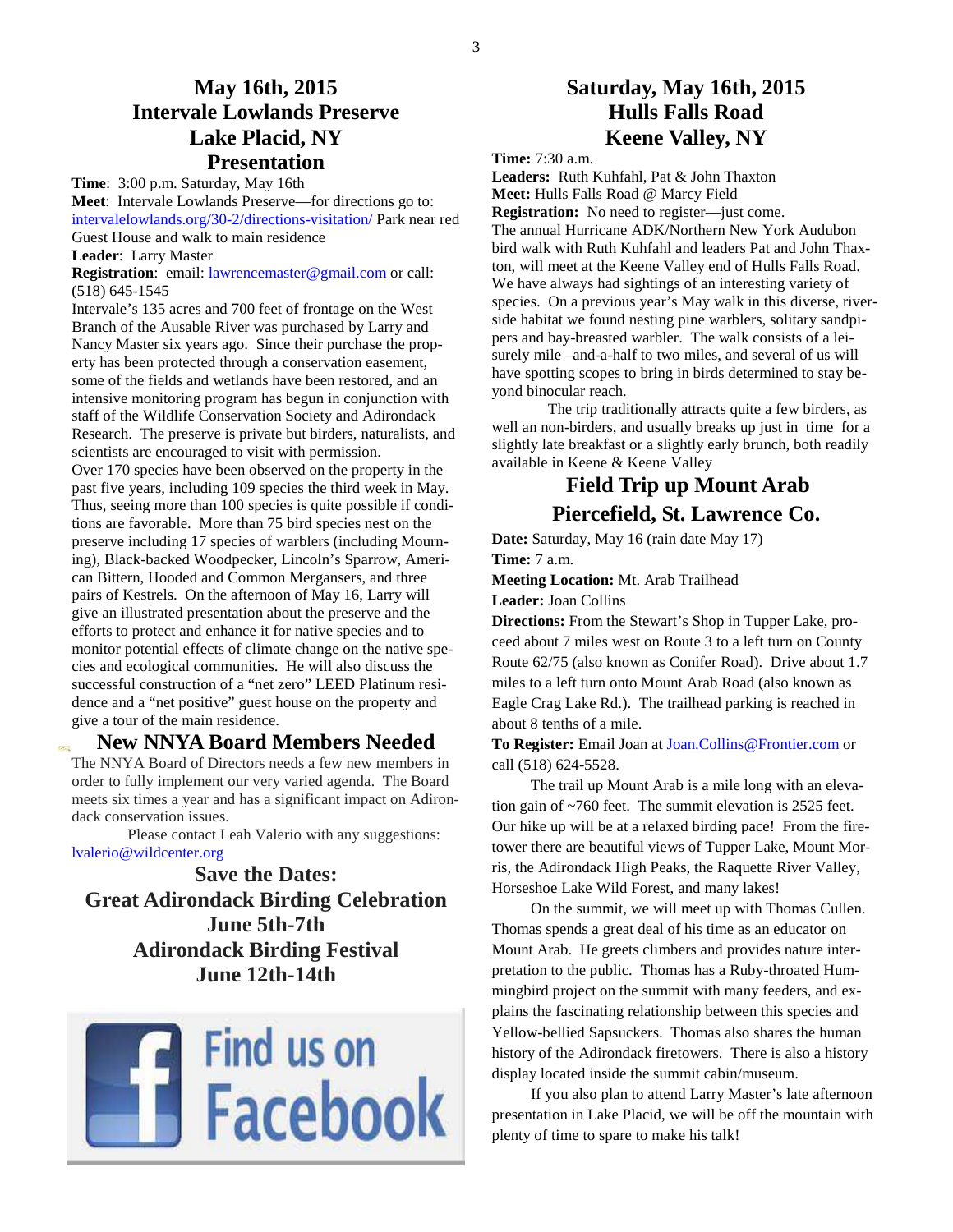# **Book Review**  *The Double-Crested Cormorant: Plight of a Feathered Pariah*

*Linda R. Wires; illustrations by Barry Kent MacKay* 

*Yale University Press, 2014 368 pages, Hardcover, \$30.00* 

In Linda Wires' *The Double-Crested Cormorant*, she examines, in great detail, the species tragic historical relationship with humans and the current management policies in North America. This highly researched book dispels many myths about the Double-Crested Cormorant and offers the first comprehensive assessment of the management policies developed for this species. The beautiful artwork of Barry Kent MacKay graces the pages.

 Around for at least 34 million years, the Double-Crested Cormorant has many unique characteristics. Wires includes a section describing the many attributes of the species. Double-Crested Cormorants are powerful swimmers and propel themselves with simultaneous strokes of both feet, making them capable of diving 65 feet down for over a minute. They eat fish from over 60 fish families (mostly forage or "trash" fish). Cormorants are the only colonial waterbirds that nest equally well on the ground or in trees, and they are impressive tree nest builders. Their tendency is to aggregate, but they are monogamous through the breeding season. Cormorants possess a dual feather structure, with the outer feathers wettable (making them less buoyant than other birds), and an inner section that is extremely waterproof with a thin layer of air around the skin that helps reduce heat loss. They have totipalmate feet (all 4 toes joined by webs). Their bills are hooked for grasping and holding fish. Cormorants incubate eggs on the webs of their feet. Their fish catch rate has been recorded to be .6 to 1.4 fish per minute, the highest rate of any marine predator. The Cormorant's amazing underwater performance points to exceptional adaptations that are not yet fully understood. They appear to possess superior visual ability, but can catch fish just as easily in the darkness of the Arctic or in highly turbid waters.

 Wires details the origin of this black bird's negative reputation among humans. Aristotle described the cormorant as a "water raven" in his *History of Animals* written in 350 BC. Ravens were considered highly ominous, so the cormorant became the raven's aquatic counterpart. The bird continued to be made into a "pariah" ever since and has been called, ravenous, greedy, gluttonous, unholy, gloomy, voracious, filthy, evil, snakelike in appearance, lacking in self-control, etc. Literary giants like Shakespeare, Chaucer, Coleridge, and Wordsworth have all made references to the cormorant as being gluttonous in nature. In Medieval Europe, black animals were thought to be evil.

 The explorers found astonishing numbers of cormorants in North America documented from the early 1600s. In 1820, Audubon described seeing *millions* in Mississippi. In 1891, George Sennett reported seeing a flock of cormorants 4 miles

long and a half mile wide in Minnesota. There were many descriptions of cormorants in such numbers that they darkened the skies. But cormorants were easily exploited at nesting colonies for fresh meat, bait for fishing, oil for lamps, trade in plumes and feathers, food for dogs, and eggs. Huge numbers of cormorants were killed.

 Double-Crested Cormorants began to recover in the late 1800s – early 1900s as conservation took hold, and protections for birds were put in place. Wires describes that after the hailed conservation success story for the cormorant in the early 1900s, there was an unfortunate reversal of fortune for the birds during the 1950s. In 1951, John Steinbeck wrote that cormorants should be "rightly slaughtered" as colonies of the birds began to reestablish. Persecution began again as public feelings about cormorants once again changed. In addition to human persecution, DDT also took a toll on the species. With the banning of DDT in the U.S. in 1972, and additional protections put in place, cormorants recovered yet again during the 1970s, 80s, and 90s.

 Wires gives a comprehensive description of the economic and political landscape of the cormorant over the past 40 to 50 years. Conflicts on the cormorants' winter grounds began as fish farming became an industry with its open ponds, and thousands of reservoirs were created (for water supply, flood control, hydroelectric power, recreation, and fish and wildlife). Instead of constructing ways to keep waterbirds out of the farm ponds, cormorants were singled out as "nuisance" birds in need of "control".



**Dell'as la diam're Chiefe**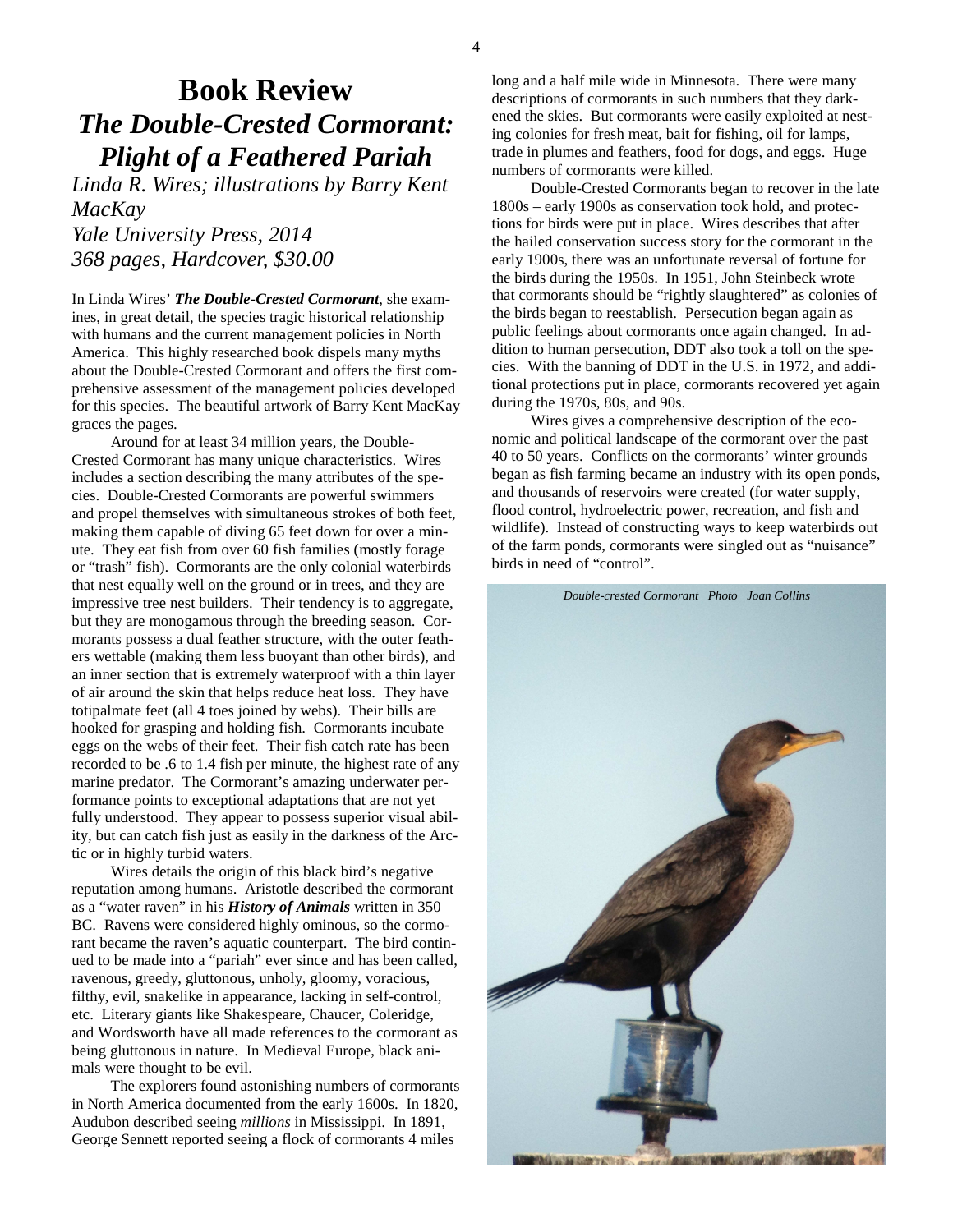

 In 1998, the US Fish and Wildlife Service issued the "Aquaculture Depredation Order" for Double-crested Cormorants in the Southeastern U.S., the first ever for a fish eating bird. There was a push to expand control to the breeding grounds, which came in 2003 with the second standing depredation order. Feeding areas, roosting sites, and breeding colonies turned into killing fields. Between 1998 and 2011, 500,000 Double-Crested Cormorants have been killed, and untold numbers of nests and eggs destroyed.

 Wires describes the slaughter of cormorants as "persecution masquerading as management". Most of the studies detailing the diet of cormorants appear to show they eat small fish, often invasive species not of commercial interest to humans. There have been no substantial scientific studies to back control of this species. Many of the controls are based on politics not ecology. The cormorant has been wrongly turned into a villain, as Wires states, "a criminal of epic proportion". When the science of the cormorants' diet does not support control, the argument to control will often shift to the birds' destruction of island vegetation. (They nest on less than 1% of the land in the Great Lakes.)

 The U.S. and Canadian situations are described as quite different. In Canada, there is no counterpart to the

USDA's Wildlife Services, and no federal agency to control "nuisance" wildlife. Canada has strong animal support groups and they have done an excellent job of educating the public. There is strong support for cormorants in Canada. In 2004, a documentary of cormorant control was filmed at High Bluff Island by Cormorant Defenders International. The film, "Cormorants in the Great Lakes: Dispelling the Myths" detailed the carnage at the island, showing shot cormorants taking days to die, chicks boiling in the sun, starving, or predated, drowning cormorants, and cormorants starving from injuries. There was a huge public outcry and control has since stopped almost everywhere in Canada. Nova Scotia has never controlled cormorants and teaches the public that the birds are part of the natural system. There are at least six organizations in Canada fighting cormorant control and no counterparts in the U.S.

 Of course there are natural limits for Double-Crested Cormorant numbers: "Ashmole's Halo (1963) – shows that a zone of depleted prey around a colony is a limiting factor regulating the numbers of birds; predation of eggs and young takes a toll; and bacterial, viral, and parasitic infections such as Newcastle Disease will limit numbers.

 In 2002 and 2003, the conservation committee of the American Ornithologists' Union (AOU) gave formal comments on the USFWS's draft and final environmental impact statements (EIS) for cormorant management. The AOU's assessment of the EIS was that it was flawed, and they summed up their thoughts with this critical comment, "it appears that what the USFWS plans to do constitutes persecution of a bird species rather than a solution to the real problem of declining fisheries and depredation at aquaculture and hatchery sites."

 Wires clearly shows that cormorant control has been all about social and political dimensions. There is little biological evidence to justify ½ million cormorant deaths as a rational course of action.

 Wires writes, "In the end, it is the US Fish and Wildlife Service that has enabled a level of cormorant destruction that may even exceed the persecution the birds experienced in the nineteenth century. With this agency, then, lies responsibility for what has arguably become a modern-day policy of persecution for one of nature's most magnificent but misunderstood birds. That such a policy could arise at the start of the twenty-first century reveals just how far the United States has yet to go before achieving a resilient ethic of wildlife management, one that includes even those creatures that lie outside the sphere of human acceptance."

**—Joan Collins**

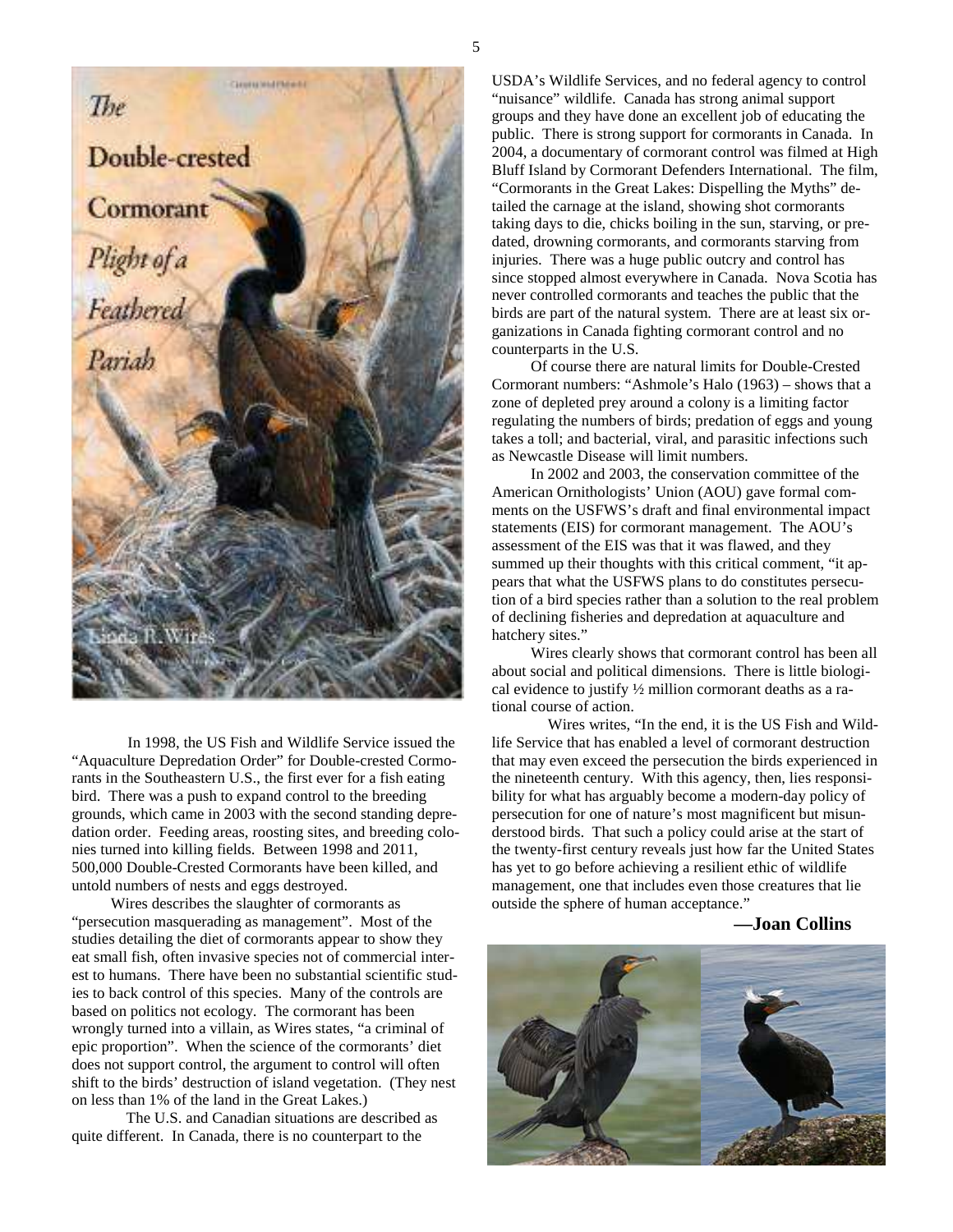### **2014 Christmas Bird Counts Elizabethtown CBC**

Elizabethtown NY – 44° 13' N 73° 36' W centered at Essex County courthouse. The 2014 count was held on Sunday December 21 from 5:15 a.m. to 4:30 p.m. Sixteen observers participated in the count for a total of 50.5 party-hours, covering 11.5 miles on foot, 272 miles by car and an additional 2 miles x-country skiing. Temperatures ranged from 12° F to 30° F. Winds were calm throughout the day. Snow cover ranged from 1" in the valley up to 30" on the trail to Hurricane. Still water and moving water was partly open. No precipitation occurred during the count.

Graylag Goose 1, Mallard 28, Ring-necked Pheasant 3, Ruffed Grouse 12, Wild Turkey 43, Red-tailed Hawk 11, Rough-legged Hawk 2, Rock Pigeon 130, Mourning Dove 133, Great-horned Owl 1, Barred Owl 2, **Red-bellied Woodpecker 2 (a first for the Etown count)**, Downy Woodpecker 30, Hairy Woodpecker 29, Pileated Woodpecker 7, Northern Shrike 1, Blue Jay 349, American Crow 71, Common Raven 14, Black-capped Chickadee 384, Tufted Titmouse 6, Red-breasted Nuthatch 19, Whitebreasted Nuthatch 23, Brown Creeper 5, Golden-crowned Kinglet 12, Eastern Bluebird 11, European Starling 200, American Tree Sparrow 40, Dark-eyed (Slate-colored) Junco 146, Snow Bunting 5, Northern Cardinal 39, Brownheaded Cowbird 1, American Goldfinch 77, Evening Grosbeak 44, House Sparrow 15. Three count week birds were Saw-whet Owl, Belted Kingfisher and Bald Eagle. **Totals**: 36 species and 1896 individuals. This is just below average for both number of species (38) and number of individuals (2795).

**Participants**: Robin Brown, Charlotte Demers, Denise Griffin. Judy Heintz, Fuat Latif, Megan Murphy, Dan Nickerson, Jim Otto, Emily Selleck, Carole Slatkin, Eric Teed, John Thaxton, Pat Thaxton, Eve Ticknor, Amy Valentine, and Kathleen Wiley

### **Ferrisburgh CBC**

Here is a summary of the results from the  $55<sup>th</sup>$  Ferrisburgh Christmas Bird Count. We had 47 field participants and 4 feeder-watchers who spent a collective 150 ¼ hours counting birds in our area, with an additional 15 ¾ hours of owling effort. Weather for the count was seasonal with very little wind and no precipitation. Temperatures ranged from the low teens to high twenties through the day, and a base of about 3- 8 inches of snow covered the area. The group found 82 species and one hybrid with one additional species found during the count period. The species total is just about the average for this area. There were a total of 13, 751 birds counted, the fewest since 2006. We had no large flocks of waterfowl, field birds or robins to up the numbers this year.

**Totals:** common loon, 35; red-throated loon, 2; red-necked grebe, 6; horned grebe, 106; pied-billed grebe, 1; great blue heron, 7; Canada goose, 486; snow goose, 25; mallard, 874; American black duck, 248; black duck/mallard hybrid, 1; northern pintail, 4; gadwall, 1; ring-necked duck, 1; greater scaup, 28; lesser scaup, 3; common goldeneye, 588; bufflehead, 58; hooded merganser, 24; common merganser, 47; redbreasted merganser, 1; sharp-shinned hawk, 4; Cooper's

hawk, 13; red-tailed hawk, 80; rough-legged hawk, 27; bald eagle, 19; northern harrier, 2; American kestrel, 3; merlin, 2; peregrine falcon, 3; ruffed grouse, 1; ring-necked pheasant, 6; wild turkey, 102; great black-backed gull, 29; herring gull, 46; ring-billed gull, 220; rock pigeon, 1230; mourning dove, 596; eastern screech owl, 11; great horned owl, 19; barred owl, 10; short-eared owl, 1; snowy owl, 2; northern saw-whet owl, 1; belted kingfisher, 2; northern flicker, 7; pileated woodpecker, 23; hairy woodpecker, 44; downy woodpecker, 101; red-bellied woodpecker, 40; yellow-bellied sapsucker, 1; red-headed woodpecker, 1; northern shrike, 2; blue jay, 381; common raven, 53; American crow, 581; horned lark, 255; black-capped chickadee, 861; tufted titmouse, 118; whitebreasted nuthatch, 165; red-breasted nuthatch, 7; brown creeper, 11; Carolina wren, 10; American robin, 34; northern mockingbird,1 (count period); eastern bluebird, 124; rubycrowned kinglet, 1; European starling, 3181; cedar waxwing, 5; northern cardinal, 280; dark-eyed junco, 545; American tree sparrow, 281; white-crowned sparrow, 1; Savannah sparrow, 7; white-throated sparrow, 9; song sparrow, 28; Lapland longspur, 3; snow bunting, 301; red-winged blackbird, 5; brown-headed cowbird, 1; house finch, 152; common redpoll, 2; American goldfinch, 301; house sparrow, 847. **Totals:** 82 species, 1 count period, 1 hybrid, 13,751 individuals.

## **Plattsburgh CBC**

The 2014 count was held on Sunday, December 14, from 7:00a.m. to 4:45p.m. Temperatures ranged from 17 °F to 33 °F. Winds were from the north, with a max wind speed of 12 mph. Thirty field observers and eight feeder watchers recorded 56 species and 16,790 individuals. Highlights of the count included 2 female harlequin ducks, two Iceland gulls, and a hermit thrush.

**Totals:** Common Loon 4, Horned Grebe 10, Canada Goose 1421, Snow Goose 93, Mallard 245, American Black Duck 9, Greater Scaup 10, Lesser Scaup 110, Common Goldeneye 394, Bufflehead 2, Hooded Merganser 15, Common Merganser 211, Cooper's Hawk 3, Accipiter sp. 1, Red-tailed Hawk 18, Rough-legged Hawk 1, Bald Eagle 6, Peregrine Falcon 1, Wild Turkey 12, Ring-billed Gull 743, Herring Gull 200, Glaucous Gull 3, Iceland Gull 2, Great Blackbacked Gull 148, gull sp. 86, Mourning Dove 435, Rock Pigeon 553, Downy Woodpecker 40, Hairy Woodpecker 21, Pileated Woodpecker 15, Northern Shrike 2, Blue Jay 240, American Crow 9216, Horned Lark 75, Tufted Titmouse 11, Black-capped Chickadee 354, Red-breasted Nuthatch 13, White-breasted Nuthatch 54, Brown Creeper 1, Eastern Bluebird 41, American Robin 34, Northern Mockingbird 1, European Starling 1126, Cedar Waxwing 51, Northern Cardinal 60, American Tree Sparrow 167, White-crowned Sparrow 3, Song Sparrow 1, Dark-eyed Junco 207, Snow Bunting 108, Red-winged Blackbird 1, Purple Finch 1, House Finch 44, Pine Siskin 3, American Goldfinch 96, House Sparrow 58, Barrow's Goldeneye 1, Harlequin Duck 2, Northern Pintail 1, Ring-necked Duck 5, Hermit Thrush 1.

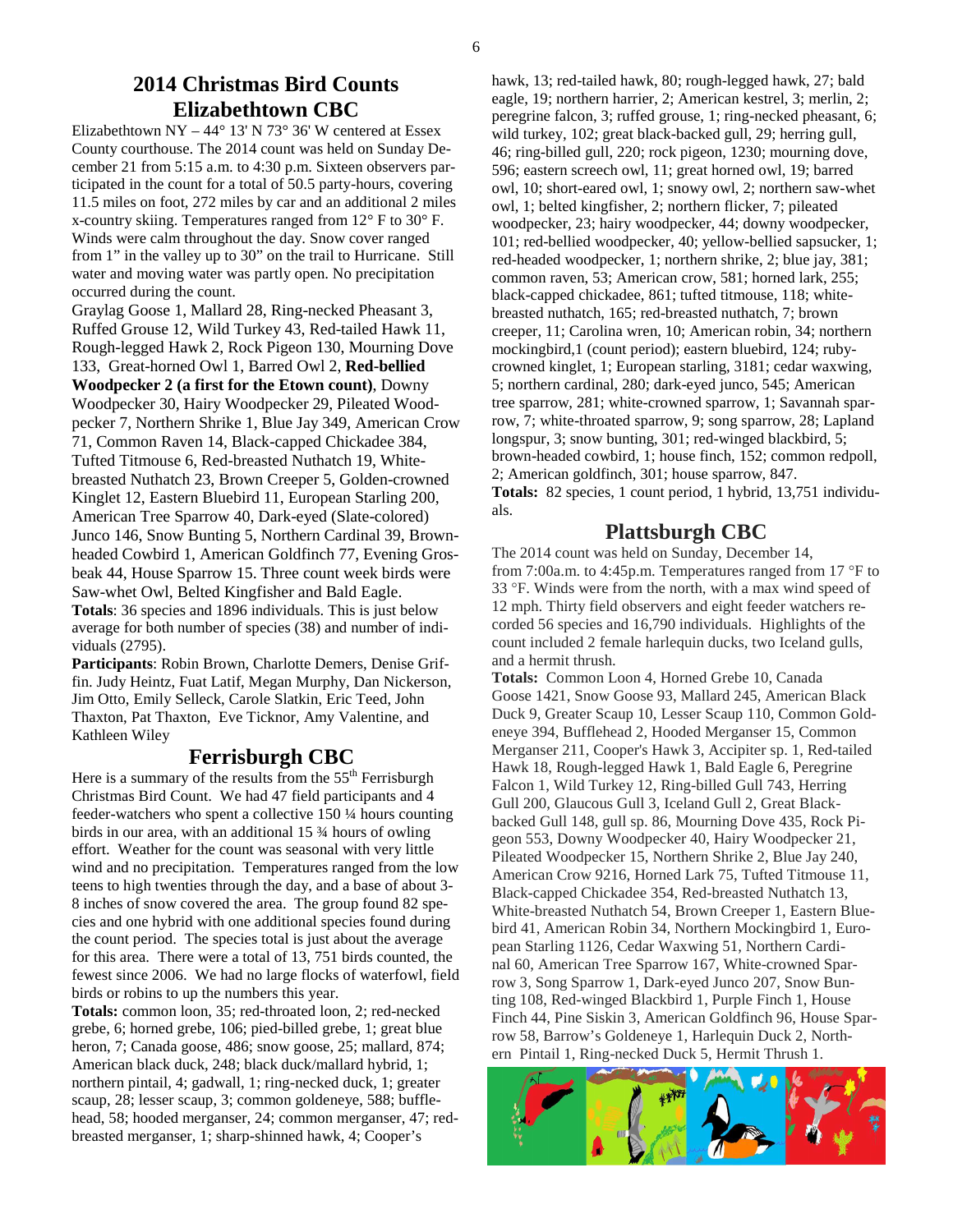### **Saranac Lake CBC**

Thanks to everyone who participated in the Saranac Lake CBC. We ended up with 38 species and 2556 individual birds. The most unusual sightings were merlin (first confirmed record in the 59 years of this count), sharp-shinned hawk ( $4<sup>th</sup>$  record) and a flock(s) of 52 red crossbills ( $2<sup>nd</sup>$  highest count). Missed (birds seen most years but not this year) were any owls, northern shrike, snow bunting, grackle, cowbird and evening grosbeak. Also, the "reliable" (every other year) redpolls are slow to show up in any numbers so far this winter; more than 1,500 redpolls have been counted in other flight years.

**Totals:** American black duck, 8; mallard, 342; hooded merganser, 15; common merganser, 2; ruffed grouse, 5; wild turkey, 25; bald eagle, 1; **sharp-shinned hawk**, 1; rock pigeon, 312; mourning dove, 37; belted kingfisher, 1; **merlin**, 1; downy woodpecker, 34; hairy woodpecker 46; black-backed woodpecker, 3; pileated woodpecker, 11; gray jay, 16; blue jay, 120; American crow, 149; common raven, 39; blackcapped chickadee, 986; boreal chickadee, 5; red-breasted nuthatch, 49; white-breasted nuthatch, 50; brown creeper, 5; golden-crowned kinglet, 18; American robin, 1; European starling, 42; American tree sparrow, 37; white-throated sparrow, 5; dark-eyed (slate-colored) junco, 30; red-winged blackbird, 3; northern cardinal, 23; red crossbill, 52; American goldfinch, 39; pine siskin, 1; common redpoll, 26; house sparrow, 16.

### **Wetland Detectives Training Workshop I – Observing Frogs, Birds, and Plants**

**Saturday, March 21, 2015** 

**9:00 – 12:00 PM (at Newcomb AIC)** 

**2:00 – 5:00 PM (at Paul Smith's VIC)** 

Join the Wetland Detective Monitoring Corps! Upcoming public workshops will give you the opportunity to learn more about the natural world while also helping protect it. Become a citizen scientist and learn how to collect information on plants, birds and amphibians in Adirondack boreal wetland ecosystems. At this training workshop, we will provide a brief overview of the project, boreal wetlands, and phenology – the study of biological timing and cycles. Next, participate in three interactive modules that will teach you how to identify target amphibian, bird, and plant species by sight and sound. We will listen to frog and bird calls and examine wetland plant leaves and flowers. Finally, we will show you how to record observations of these animals and plants. Attending this workshop will prepare you for our spring workshop on May  $30<sup>th</sup>$ , when we will put these observational skills to use in a guided, outdoor visit to a wetland site. To sign up, please RSVP to Kristin Pasquino and mention which workshop you will attend (phone:  $518-582-2000 \times 12$ ; email:  $\text{aic} @ \text{esf.edu})$ . No prior citizen science experience is necessary – bring a friend! Please check out the project website (http:// www.esf.edu/aic/citizenscience.htm) for more information and updates.

# **Crown Point Bird Banding Station 40th Anniversary Season Celebration**

### **Friday, May 9th - Saturday, May 23rd**

The Crown Point Bird Banding Station will celebrate its 40th consecutive year of bird banding this spring, and everyone is welcome to come and take part in the banding, data recording and photographing of birds.

 Established in 1976 by J.M.C. "Mike" Peterson, this banding Station has been monitoring spring migrant birds, by using banding, longer than all but a few banding stations in North America east of the Mississippi River.

 The Banding Station attracts hundreds of visitors each year, from professional ornithologists to elementary school classes to curious Crown Point Historic Site visitors, and in my experience everyone always has a good time. Children get the unique experience of releasing birds after they have been banded and their data (age, sex, etc.) recorded, and Gordon Howard, the master bander who operates the station, along with Gary Lee, photographs the kids as they hold the birds in their hands and make faces and shriek with glee as they release usually unhappy and squawking birds.

**To confirm the dates contact: ghoward@clemson,edu** 

# **Wetland Detectives Training Workshop II – Outdoor Observation**

**Saturday, May 30, 2015** 

**9:00 – 12:00 PM (at Newcomb AIC) 2:00 – 5:00 PM (at Paul Smith's VIC)** 

The second workshop in our Wetland Detective public training series will be outdoors! Participants will have the chance to explore a nearby wetland site where we will practice amphibian, bird, and plant monitoring skills presented during February and March workshops. And if you were unable to attend our February and March workshops, that's OK! We still want to you to join us. You will find that wetland monitoring is a great excuse to be outside taking in the sights and sounds of spring. By the end of the training workshop, you will have the tools you need to "adopt a wetland" and join the monitoring program's team of citizen scientists. At the end, we will assign you with a wetland site for "adoption" that is located near you. By taking part in this workshop, you will join a community of people and institutions committed to improving our understanding of Adirondack wetlands and conserving these unique places for future generations. To sign up, please RSVP to Kristin Pasquino and mention which workshop you will attend (phone:  $518-582-2000 \times 12$ ; email: kpasquin@esf.edu). No prior citizen science experience is necessary – bring a friend! Please check out the project website (http://www.esf.edu/aic/citizenscience.htm) for more information and updates.

# *\*\*Deadlines for Grant Applications\*\**

Application procedures and forms can be down- loaded from the Northern New York Audubon web site here - http:// nnya.org/conservation/cullman/

The email deadline is April 10, 2015; the USPS deadline is April 7, 2015.